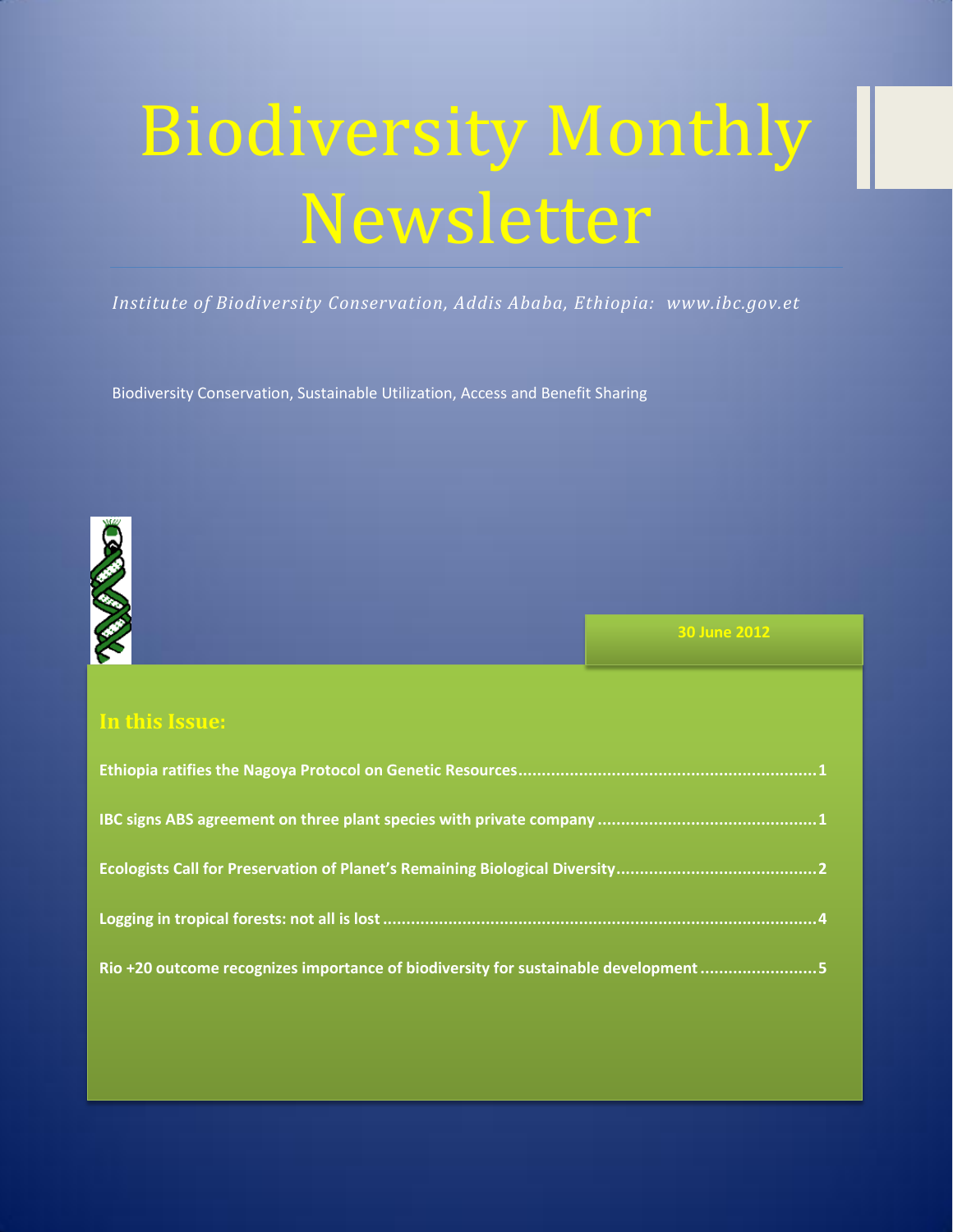### **Ethiopia ratifies the Nagoya Protocol on Genetic Resources**

<span id="page-1-0"></span>**28 June 2012, Addis Ababa** – Ethiopia ratified the Nagoya Protocol on Access to Genetic Resources and the Fair and Equitable Sharing of Benefits Arising from their Utilization to the Convention on Biological Diversity on 28 June 2012. The Institute of Biodiversity Conservation has been given the mandate to implement the Protocol and follow up its implementation.

After series of discussions with stakeholders and concerned officials as well as awareness creation campaigns, the Protocol was finally ratified. Ethiopia, being one of the centers of origin and diversity to various domesticated and wild relatives of crops, will benefit a lot from the Protocol. And the ratification is a victory for the biodiversity-rich communities who have been affected by bio-piracy due to lack of international legally binding regimes.

The Protocol significantly advances the Convention's third objective that is fair and equitable sharing of the benefits arising out of the utilization of genetic resources by providing a strong basis for greater legal certainty and transparency for both providers and users of genetic resources.

Specific obligations to support compliance with domestic legislations or regulatory requirements of the Party providing genetic resources and contractual obligations reflected in mutually agreed terms are a significant innovation of the Protocol. These compliance provisions as well as provisions establishing more predictable conditions for access to genetic resources will contribute to ensuring the sharing of benefits when genetic resources leave a Party providing genetic resources. In addition, the Protocol's provisions on access to traditional knowledge held by indigenous and local communities when it is associated with genetic resources will strengthen the ability of these communities to benefit from the use of their knowledge, innovations and practices.

By promoting the use of genetic resources and associated traditional knowledge, and by strengthening the opportunities for fair and equitable sharing of benefits from their use, the Protocol will create incentives to conserve biological diversity, sustainably use its components, and further enhance the contribution of biological diversity to sustainable development and human well-being.

It is remembered that after six years of negotiations, the Protocol was adopted at the tenth meeting of the Conference of the Parties on 29 October 2010, in Nagoya, Japan. Ethiopia ratified the Convention on Biological Diversity in 1994

## <span id="page-1-1"></span>**IBC signs ABS agreement on three plant species with private company**

**14 June 2012 Addis Ababa** – The Institute of Biodiversity Conservation (IBC) and Docomo P.L.C signed an agreement on Access to and benefit sharing from the use of three different plants species for the purpose of manufacturing essential oils, cosmetics and herbal medicine in Ethiopia.

The company, which mainly has an investment in U.S.A and a subsidiary in different African countries, signed 10 year agreement with IBC to use three Ethiopia's plant genetic resource as a raw material for its products and to share the monetary and non-monetary benefits with Ethiopia based on the rules and regulations of the Access and Benefit Sharing (ABS) laws of Ethiopia and the Convention on Biological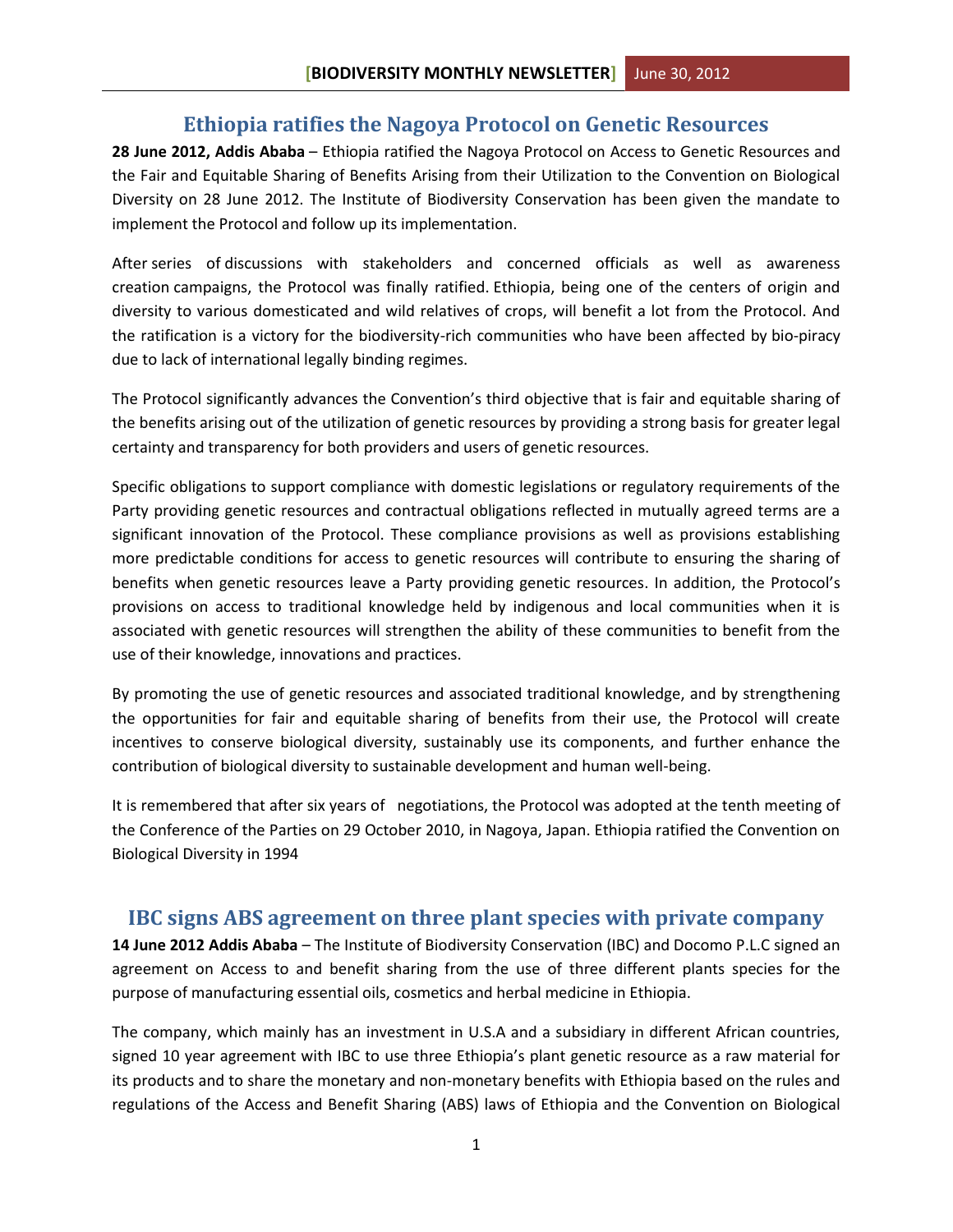Diversity (CBD). The monetary benefits include lump sum, royalty, upfront and license fees whereas the non-monetary benefits are knowledge and technology transfer and capacity building.

Previously IBC has entered into two ABS agreements on Tef and Vernonia. This third agreement is signed for three different plant species; namely*Dichrostachys cinerea, Osyris sp*. and *Withania somnifera.*

Dr. Gemedo Dale, Director General of IBC, on the Agreement signing ceremony explained that these three species are wild plants and have never been considered as valuable resources. But now, they have got a chance to become an enormous asset for Ethiopia's economy.

Dr. Gemedo said "Ethiopia earned more than 2 million birr just by signing this Agreement. This shows that there is no worthless genetic resource, every single genetic resource should be conserved and considered valuable as they have potential value in one way or the other."

Dr. Zeleke W/Tensay, Director of Genetic Resources Transfer & Regulation Directorate, noted that this ABS agreement exercise differs from the previous two agreements for various reasons. "IBC has learned a lot from the past experiences, and the factory which uses these genetic resources is going to be built in Ethiopia and the pre-negotiation processes went according to the proclamation and regulation of the country and involved detailed processes to come to this final stage."

The benefits will be shared between the company and the community/the government of Ethiopia. The benefits obtained from the use of these genetic resources are incentives to the community/government to conserve and sustainable utilize Ethiopia's biodiversity.

**Note to readers**: One of the objectives of the CBD is access to and benefits sharing from genetic resource. ABS is the key component and one means for the rest two objectives, conservation and sustainable utilization. Ethiopia has ratified the CBD in 1994 and given the mandates and duties to the Institute of Biodiversity Conservation (IBC).

# <span id="page-2-0"></span>**Ecologists Call for Preservation of Planet's Remaining Biological Diversity**

**June 6, 2012**— Twenty years after the Earth Summit in Rio de Janeiro, 17 ecologists are calling for renewed international efforts to curb the loss of Earth's biological diversity. The loss is compromising nature's ability to provide goods and services essential for human well-being, the scientists say.

Over the past two decades, strong scientific evidence has emerged showing that decline of the world's biological diversity reduces the productivity and sustainability of ecosystems, according to an international team led by the University of Michigan's Bradley Cardinale.

It also decreases ecosystems' ability to provide society with goods and services like food, wood, fodder, fertile soils and protection from pests and disease.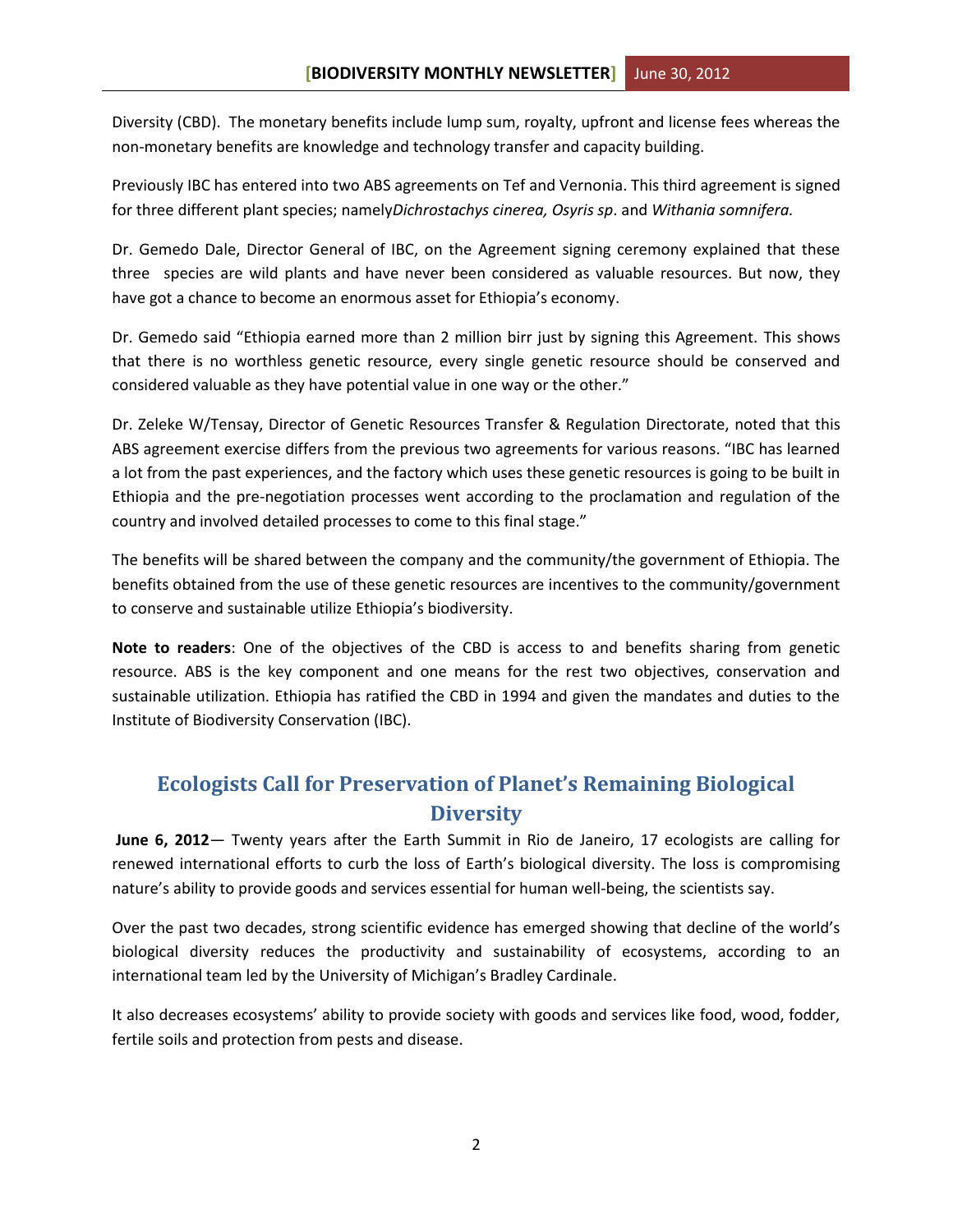"Water purity, food production and air quality are easy to take for granted, but all are largely provided by communities of organisms," said George Gilchrist, program director in the National Science Foundation's Division of Environmental Biology, which funded the research.

"This paper demonstrates that it is not simply the quantity of living things, but their species, genetic and trait biodiversity, that influences the delivery of many essential 'ecosystem services."'

Human actions are dismantling ecosystems, resulting in species extinctions at rates several orders of magnitude faster than observed in the fossil record. If the nations of the world make biodiversity an international priority, the scientists say, there's still time to conserve much of the remaining variety of life–and possibly to restore much of what's been lost.

"Much as consensus statements by doctors led to public warnings that tobacco use is harmful to your health, this is a consensus statement that loss of Earth's wild species will be harmful to the world's ecosystems and may harm society by reducing ecosystem services that are essential to human health and prosperity," said Cardinale.

"We need to take biodiversity loss far more seriously–from individuals to international governing bodies–and take greater action to prevent further losses of species."

An estimated nine million species of plants, animals, protists and fungi inhabit Earth, sharing it with some seven billion people. The call to action comes as international leaders prepare to gather in Rio de Janeiro on June 20-22 for the United Nations Conference on Sustainable Development, known as the Rio+20 Conference.

The upcoming conference marks the 20th anniversary of the 1992 Earth Summit in Rio, which resulted in 193 nations supporting the Convention on Biological Diversity's goals of biodiversity conservation and the sustainable use of natural resources.

The 1992 Earth Summit caused an explosion of interest in understanding how biodiversity loss might affect the dynamics and functioning of ecosystems, as well as the supply of goods and services of value to society. In the Nature paper, the scientists review published studies on the topic and list six consensus statements, four emerging trends, and four "balance of evidence" statements.

The balance of evidence shows, for example, that genetic diversity increases the yield of commercial crops, enhances the production of wood in tree plantations, improves the production of fodder in grasslands, and increases the stability of yields in fisheries. Increased plant diversity results in greater resistance to invasion by exotic plants, inhibits plant pathogens such as fungal and viral infections, and increases above-ground carbon sequestration through enhanced biomass, and increases nutrient remineralization and soil organic matter.

"No one can agree on what exactly will happen when an ecosystem loses a species, but most of us agree that it's not going to be good," said Shahid Naeem of Columbia University, a co-author of the paper. "And we agree that if ecosystems lose most of their species, it will be a disaster."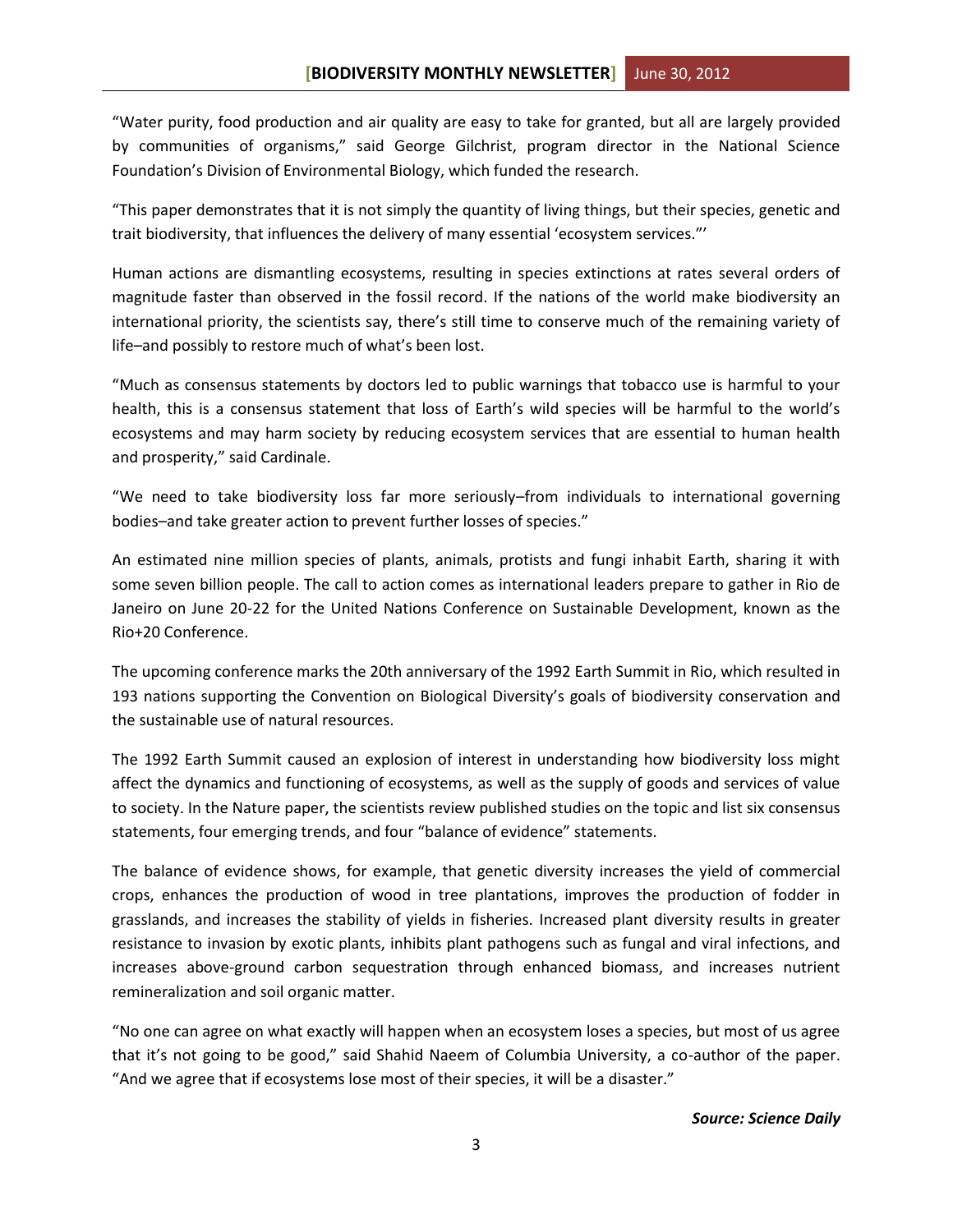### **Logging in tropical forests: not all is lost**

<span id="page-4-0"></span>**June 8th, 2012** As tropical forests give way to cities, roads and soybean fields, what's left behind is a collage of forest remnants and 'secondary' forests that regrow after agricultural lands are abandoned. While protecting primary forests will always be essential for tropical conservation, these mosaic landscapes do retain a substantial proportion of forest species, even where forest products are extracted. Researching the impacts of timber harvesting on tropical forest plants and animals has kept ecologists busy over the past three decades. The question of just how much selectively logged forests contribute to global biodiversity conservation remains poorly analysed, and essentially, unanswered. But two recent meta-analyses of previously published research provide fresh evidence that selective logging, if carefully done, has relatively benign impacts.

In an article appearing in the journal *Conservation Letters*, Putz *et al.* (2012) found that, across a sample of 109 studies, the impacts of selective logging on the number of bird, mammal, insect and plant species were very modest overall. And good harvesting practices were not employed in most of the analysed cases, suggesting that their results are conservative. On the basis of 35 studies, the article by Gibson *et al.*(2011) in the journal *Nature* similarly reports that the impacts of selective logging on primary forest biodiversity are relatively small. Gibson and colleagues reinforced these conclusions by eliminating the 'drawer effect', i.e. the tendency to publish only when significant results are obtained.

There are some obvious flaws in the analyses: although meta-analyses are well-known statistical tools used to elucidate trends among a disparate set of studies with different experimental approaches and methods, the results are inevitably a caricature of reality. Studies from African forests are largely underrepresented in both articles. The number of trees harvested (the logging intensity) also varied considerably amongst published studies, as did logging techniques. And most of the published studies were of short duration, making it impossible for these meta?analyses to comment on long-term consequences.

Despite these shortcomings, both articles provide compelling evidence that selectively logged tropical forests across the globe are critical for conserving the full spectrum of biodiversity — from beetles to orangutans. The question is whether or not the long-term persistence of forests can be guaranteed solely on the basis of profits from timber, so that sustainable forest management is competitive compared with other market forces like agro-industrial expansion. The results of the article by Putz and colleagues (2012) seem to indicate 'not'; timber yields are expected to decrease over time because the 20–40 year logging intervals currently applied across the tropics cannot guarantee a constant supply of wood with attractive financial returns.

To help counter this trend, Putz *et al.* (2012) suggest a mixed strategy. One essential step is further promotion of sustainable timber harvesting practices, as these are directly linked to more forest carbon being retained, for which financial compensation might be available through REDD+ incentives. They also recommend increased recognition of locally based approaches to multiple-use forest management under clear land tenure arrangements. Other viable options include enhancing the financial benefits from forest certification, and making assurance of legality a prerequisite for international market access. The key to success is achieving the right balance across these approaches, so that climate, biodiversity